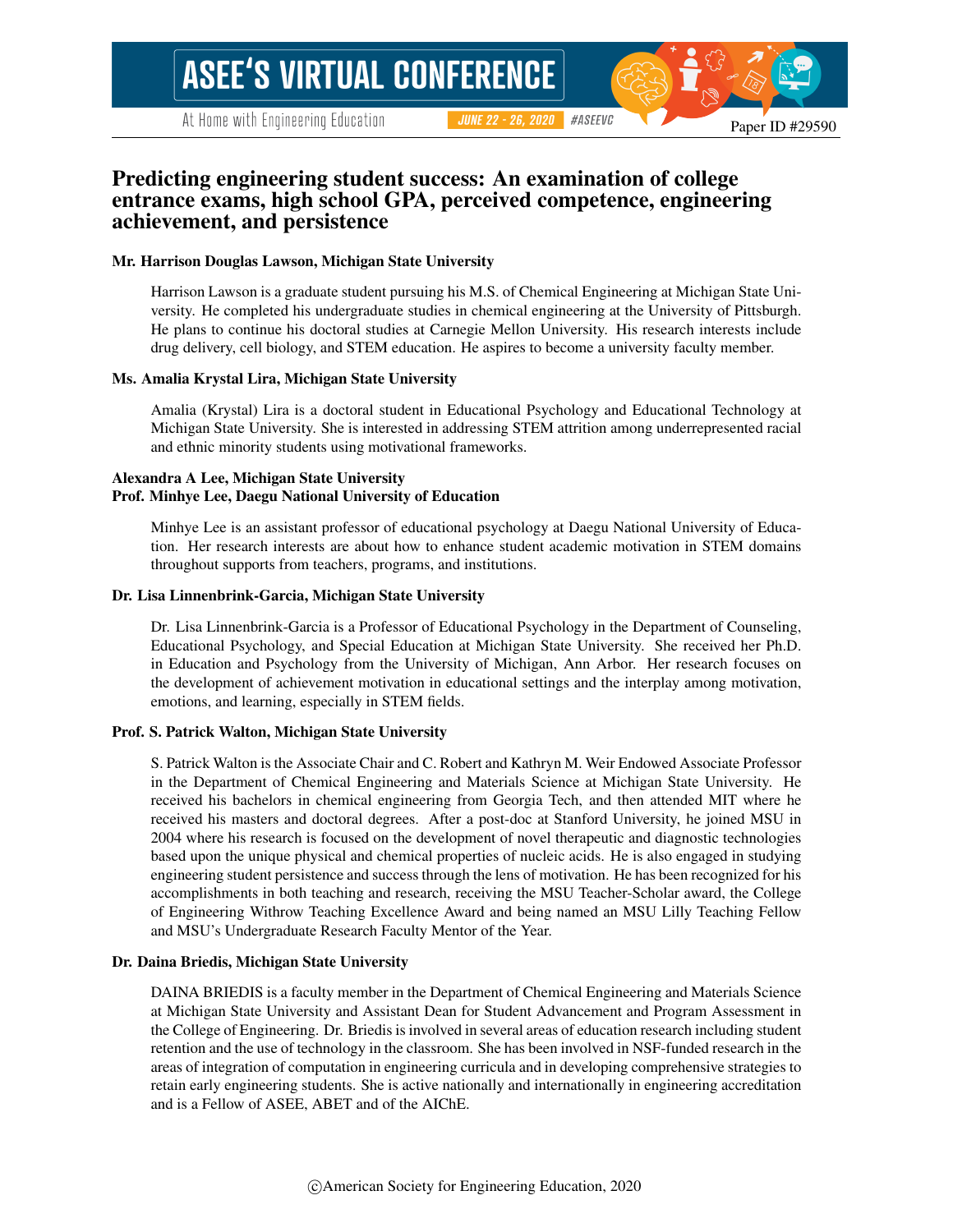# **WIP: Predicting engineering success: An examination of college entrance exams, high school GPA, self-efficacy, achievement, and persistence**

This Work in Progress paper seeks to better understand whether changes in academic selfefficacy explain the relations of prior achievement (i.e., high school GPA and entrance exams) to future achievement and persistence of engineering students. College entrance exams, such as the ACT and SAT, and high school GPA (HSGPA) are traditionally used for college admission decisions, because both are believed to predict achievement. While HSGPA tends to be a consistent predictor of achievement, prior studies show conflicting results as to whether college entrance exams predict academic achievement in engineering, especially beyond students' first year of college [1-7]. Additional work suggests that HSGPA and college entrance exams predict persistence in the first semester of college, but there is limited research examining how prior achievement relates to persistence towards degree completion [8]. Due to these mixed results, it is critical to understand not only *whether* students' HSGPA and entrance exam scores both predict college achievement and persistence, but *why* they are or are not predictive. Furthermore, as universities use both criteria (HSGPA and entrance exam scores) for admission decisions [9], it is important to understand if they are equally predictive of success. As colleges seek to foster students' achievement and persistence, it is also important to understand how prior achievement influences later achievement (e.g., the underlying psychological mechanisms), so that targeted support can be provided [3,10,11].

One potential psychological mechanism that may underpin this past-future achievement relation is academic self-efficacy (e.g., beliefs about one's ability to learn and do work in a particular academic domain [14]). Past literature has commonly examined the relations between past and future achievement, but less work has addressed the psychological mechanisms that may explain *why* these relations are observed. Social cognitive theory suggests that students' competence beliefs are shaped by prior evaluative experiences [12], which may influence their sense of competence throughout college, and in turn their academic engagement and achievement. According to the model of triadic reciprocal causation stipulated by social cognitive theory, selfefficacy is developed through prior success and is an important predictor of future achievement [13]. According to this model, one makes sense of one's ability to complete a task (i.e., selfefficacy) based on one's prior experiences, which influence subsequent behaviors (i.e., persistence) and future achievement [15]. Examining self-efficacy as a potential psychological mechanism may improve our understanding of how and why achievement in high school influences achievement and persistence in engineering studies, in college, and beyond [16]. The present study builds upon our initial findings [17] to examine how engineering students' selfefficacy changes across all four years of college, as this may relate to the "leaky pipeline" phenomenon in engineering/STEM [17].

# **Current Study**

The present study used a latent growth curve model to investigate how engineering students' academic self-efficacy changed over four years of college as a function of entrance exams (math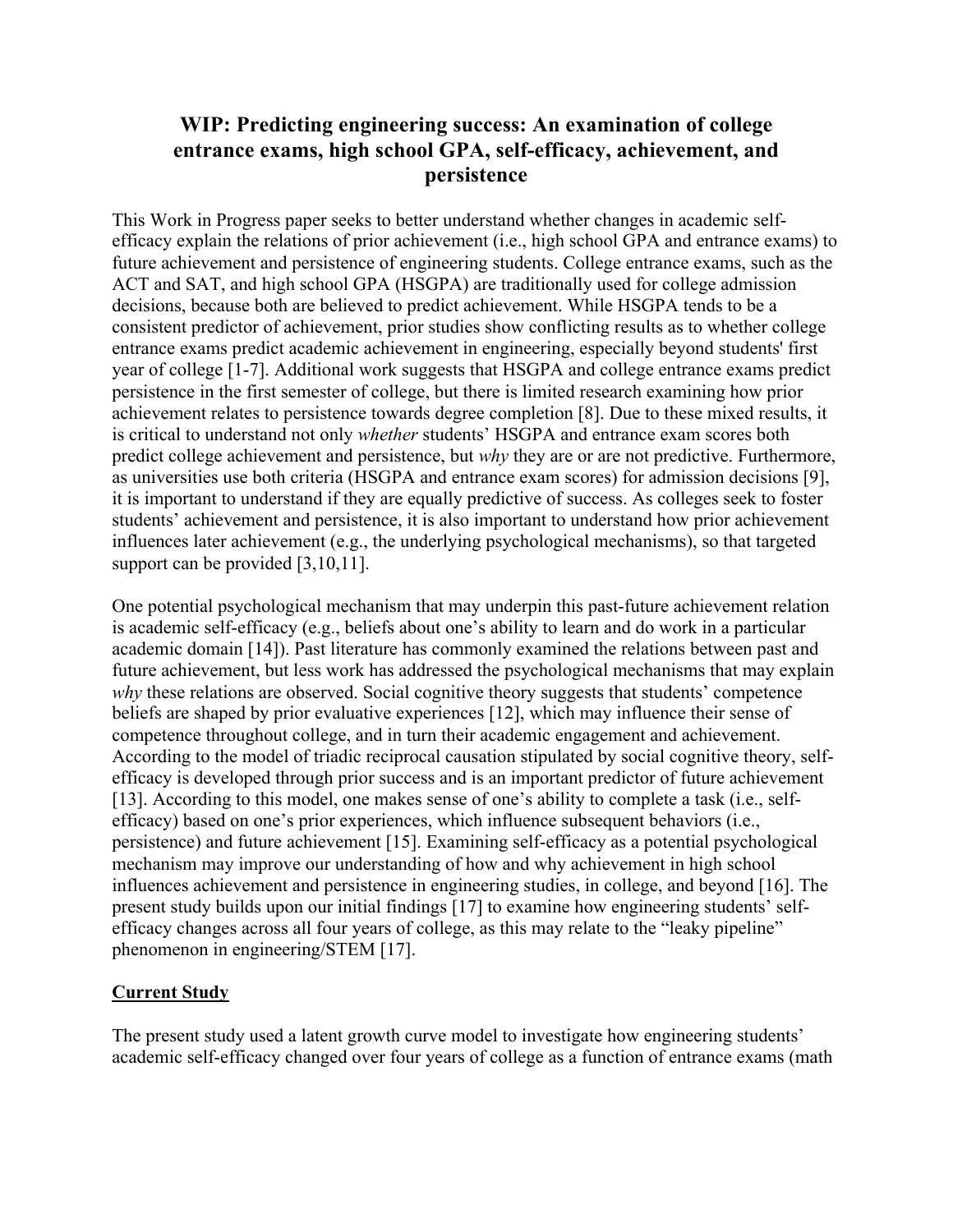ACT and math SAT) and HSGPA, and how changes in self-efficacy related to persistence and achievement-associated outcomes. Math ACT scores were used rather than composite ACT scores because prior math achievement is an important indicator of engineering outcomes [18]. Our internal (unpublished) assessments have also shown that math ACT score is the most reliable predictor of student persistence among the standard admissions criteria. Specifically, we addressed the following research questions:

- (1) How are college entrance exam scores and HSGPA related to achievement (i.e., GPA), persistence in engineering, and engineering career intentions at the end of college?
- (2) Are the relations of college entrance exam scores and HSGPA to achievement, persistence, and career intentions explained by initial levels and changes in engineering students' self-efficacy?

Aligned with social cognitive theory [9], we hypothesized that prior achievement would inform students' self-efficacy beliefs, resulting in a positive relation to both the initial levels and changes in academic self-efficacy. Moreover, we expected that the association between prior achievement and self-efficacy would help explain how and why prior achievement predicts later achievement and persistence in engineering.

# **Method**

**Participants:** The present study used longitudinal data from a large, public, midwestern university. Participants were 1,472 students who, at any time, participated in an annual survey of engineering students. The survey was conducted in the Spring of 2016 (T1), 2017 (T2), 2018 (T3), and 2019 (T4). Of the respondents, 321 (25.5%) identified as female. The majority of students identified as White (64.3%), while the remaining students identified as African American (7.5%), Latinx (4.8%), Asian (20.9%), Multiracial (2.2%), Alaska Native (0.2%), and Native Hawaiian or Other-Pacific Islander (0.1%). The surveyed students included both students enrolled in engineering majors and students who, at one point, were engineering majors but were no longer enrolled in engineering.

# **Measures:**

*Academic Self-efficacy.* Five questions measured engineering self-efficacy [19]. The responses were recorded using a 5-point Likert-type scale. These measures were collected annually over four years (T1  $\alpha$  = .87, T2  $\alpha$  = .90, T3  $\alpha$  = .91, and T4  $\alpha$  = .90). A sample item for engineering self-efficacy is "*I'm certain I can master the content in the engineering-related courses I am taking this semester."*

*Prior Achievement.* Prior achievement was measured using students' HSGPA and math ACT scores. Students' HSGPA and highest math ACT (or converted math SAT using act.org concordance table) score was obtained from institutional records.

*Persistence*. Student persistence was assessed using institutional data for the students' enrolled major in their third or fourth year. Persistence was measured as a categorical variable (1  $=$  engineering majors,  $0 =$  non-engineering majors).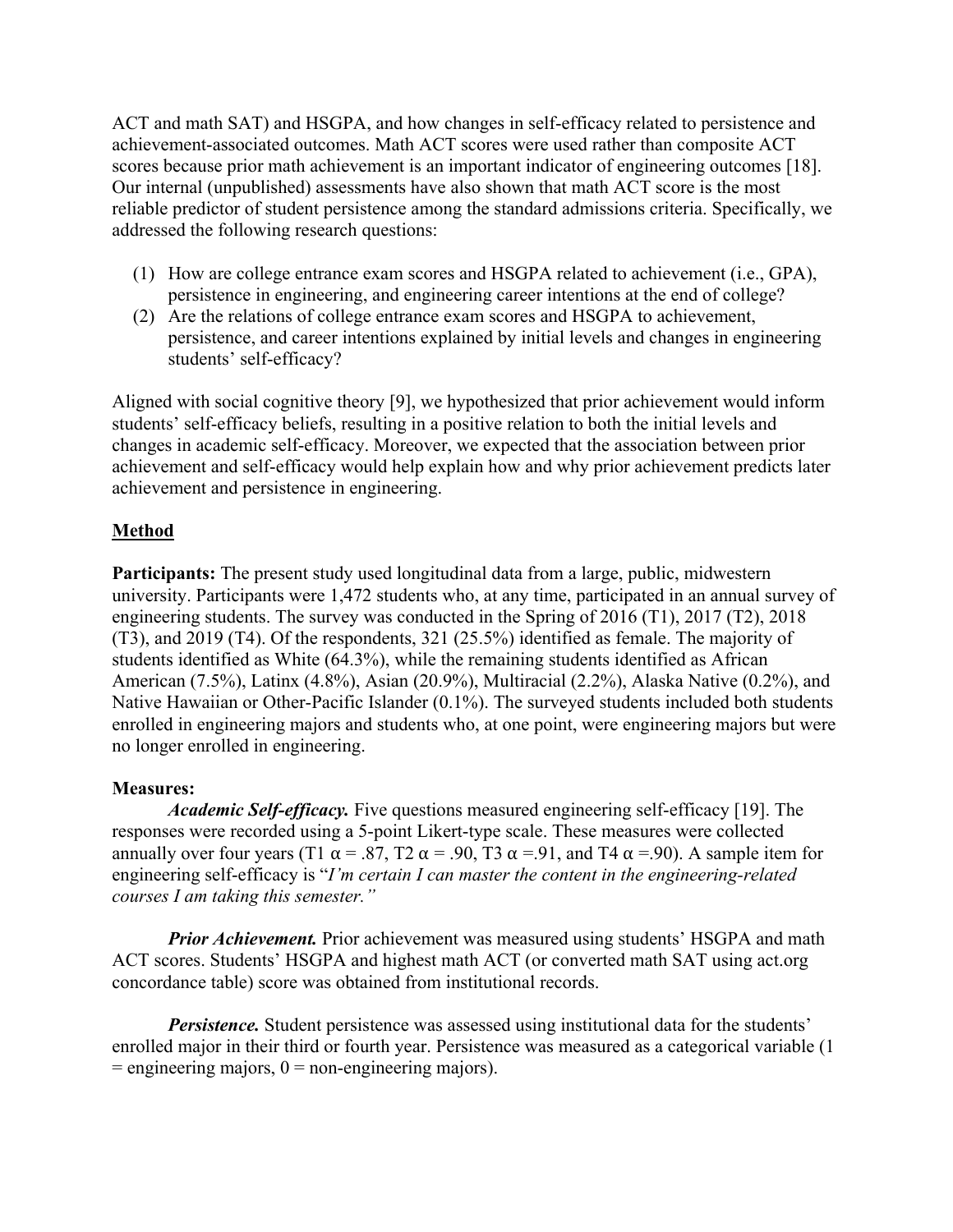*Career intentions.* To measure engineering career intentions, students were prompted with the following question each year: *"To what extent do you intend to pursue a career in engineering?"* and responded on a 10-point scale, with one being *"I definitely will not"* and ten being *"I definitely will."* Students' fourth-year engineering career intentions were used in this study.

*College Achievement.* Institutional data for students' last reported or final, undergraduate, cumulative GPA.

## **Results**

*Preliminary Analyses.* Descriptive statistics, correlations, and missing data analyses were conducted (Table 1). These analyses showed that math ACT scores were associated with students' self-efficacy at times T2-T4, persistence, and career intentions (Table 1, column 2). Additionally, students' academic self-efficacy beliefs were significantly associated with each other across time and students' persistence and career intentions were significantly related to prior achievement and self-efficacy. Finally, an examination of the means for self-efficacy suggests that students' academic self-efficacy decreased between T2 and T3 (Table 1, means of columns 3-6).

*Growth Model.* Longitudinal measurement invariance and latent growth curve analysis were tested using Mplus v.8.4 [20], based on full information maximum likelihood (FIML) to account for missing data [21,22]. Model fit was evaluated using the Comparative Fit Index (CFI; values  $\geq$ .90 for adequate fit; values  $\geq$  .95 for excellent fit, [23]) and root mean square error of approximation (RMSEA; values  $\leq$  08 for acceptable fit). Prior to conducting growth models, we conducted longitudinal confirmatory factor analysis on academic self-efficacy to test for measurement invariance across time. These analyses were conducted to confirm that observed changes were not due to changes in the perceived meaning of the construct over time [24, 25]. Strict invariance was achieved and applied to all further modeling. An unconditional model of self-efficacy suggested linear change,  $\chi^2$  (211) = 602.368; RMSEA = 0.04; CFI = 0.95, TLI = 0.96. This linear model suggested that academic self-efficacy begins higher in students' first year  $(i_{mean} = 3.80)$  and declines between freshman and senior year  $(b = -0.05, p < 0.01)$ . A linear model was determined to represent the data sufficiently and was used to examine the relation of change in self-efficacy with predictors and outcomes.

A conditional, linear growth model was fit to examine the relation of math ACT scores and HSGPA to initial levels and growth (e.g., change) in academic self-efficacy during four years of college, and, in turn, how prior achievement and academic self-efficacy related to cumulative GPA, major persistence, and engineering career intentions, assessed during the fourth year of college (see Figure 1 for the conceptual model). The model fit the data well:  $\chi^2$  (301) = 604.173; RMSEA =  $0.03$ ; CFI =  $0.94$ , TLI =  $0.94$ . As presented in the upper portion of Table 2, math ACT was related to initial level of academic self-efficacy ( $b = .02$ ,  $p = .02$ ), while HSGPA was unrelated. Both math ACT and HSGPA were positively related to changes in academic selfefficacy (math ACT slope:  $b = 0.01$ ,  $p = .02$ ; HSGPA slope:  $b = .09$ ,  $p = .02$ ). Specifically,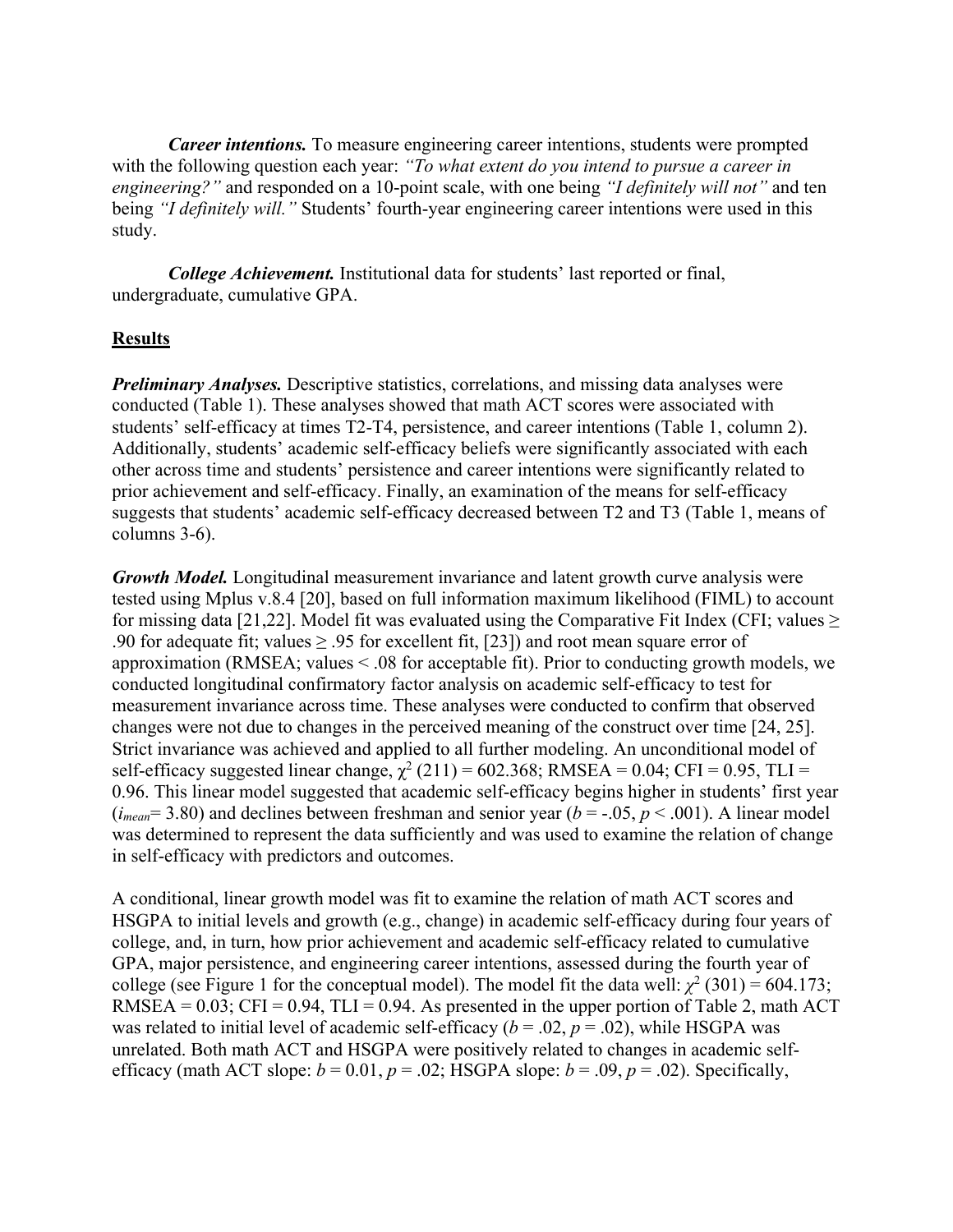students who entered college with higher math ACT scores and HSGPAs experienced smaller declines in their academic self-efficacy throughout college. In terms of outcomes, the slope of academic self-efficacy was positively related to persistence in an engineering major (*b* = 3.26, *p*  $\leq$ .001), engineering career intentions (*b* = 6.83, *p*  $\leq$ .001), and college GPA (*b* = 1.91, *p*  $\leq$ .001). This suggests that having smaller declines in self-efficacy was positively related to fourth-year engineering persistence and college achievement. The intercept of self-efficacy was related to major persistence ( $b = .49$ ,  $p = .005$ ) and engineering career intentions ( $b = 1.91$ ,  $p < .001$ ), but unrelated to college GPA.

We also examined the direct effects of prior achievement to the indicators of persistence and achievement. We found that HSGPA was related to major persistence (slope:  $b = .56$ ,  $p = .004$ ) and college GPA (slope:  $b = .59$ ,  $p < .001$ ) but did not find a direct relation with career intentions. Moreover, math ACT scores were related to major persistence (slope:  $b = .05$ ,  $p =$ .001) and college GPA (slope:  $b = .02$ ,  $p = .045$ ) but were unrelated to career intentions.

For indirect effects of math ACT to the indicators of persistence through initial levels (intercept) and change (slope) in self-efficacy, there was a statistically significant indirect effect of slope (*b*  $= 0.02, p = .04$ ) on college GPA and engineering career intentions ( $b = .05, p = .04$ ), and indirect effect of intercept on engineering major persistence ( $b = 0.03$ ,  $p = .04$ ). Furthermore, there was a statistically significant indirect effect of slope of academic self-efficacy between HSGPA and engineering major persistence ( $b = 0.31$ ,  $p = .049$ ) and career intentions ( $b = .64$ ,  $p = .045$ ). No significant indirect effects were found for HSGPA and college GPA mediated by academic selfefficacy. Indirect effects are displayed in Figure 2.

# **Discussion**

In the present study, we examined the relations among prior achievement, initial levels and growth in academic self-efficacy, and persistence-related outcomes for undergraduate engineering students. Latent growth curve analyses suggested that students with higher math ACT scores and higher HSGPAs had lower declines in academic self-efficacy across four years of college. This extends our prior work that found engineering students' math ACT scores were related to changes in academic self-efficacy in their first two years of college [17].

Our analyses showed that math ACT scores and HSGPA directly predicted changes in selfefficacy and further predicted persistence in engineering and cumulative college GPA; however, neither predicted engineering career intentions. Additionally, math ACT scores predicted initial levels of self-efficacy but HSGPA did not. These results support social cognitive theory and our hypotheses, as it suggests that students' perceptions of evaluative feedback are an underlying mechanism to explain the relation of prior and later achievement [13]. Our findings also suggest that the type of evaluative feedback (i.e., HSGPAs, which vary by school, or standardized test scores, which are normed on a national scale) may differentially influence students' initial competence beliefs [15]. One reason that math ACT is a stronger predictor than HSGPA of initial academic self-efficacy could be due to the specificity of the evaluative measure. HSGPA, which reflects performance in all subject areas over time, is likely not as informative for students' initial evaluation of their ability to be successful in engineering as math ACT scores,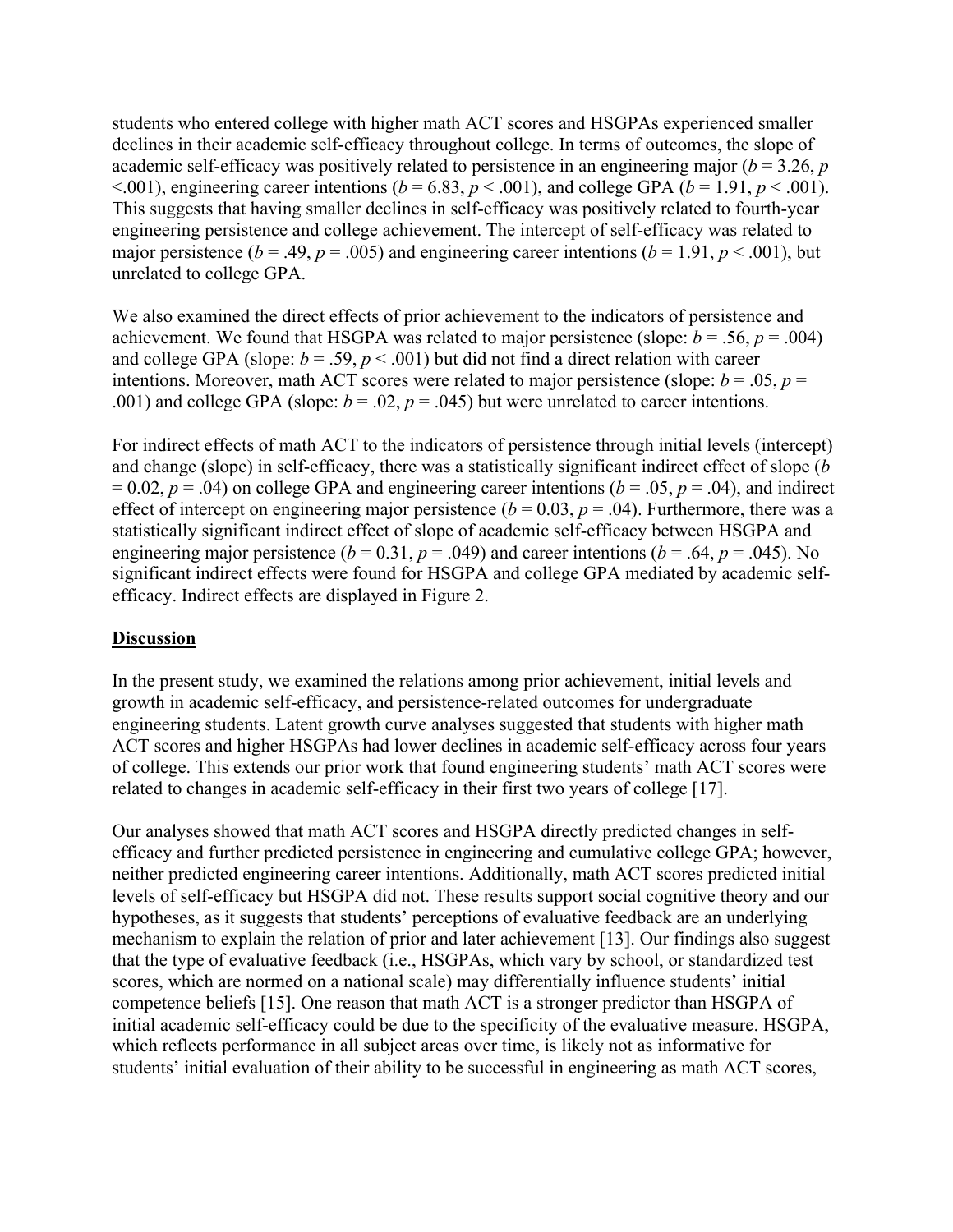given the emphasis on math in engineering coursework [26, 27]. Additionally, as students move toward larger academic settings, they may use normative measures like standardized test scores to make initial self-comparisons to inform their self-efficacy [14].

These findings support the notion that academic self-efficacy may be one mechanism that explains the relation of prior achievement with persistence and achievement in engineering, as change in self-efficacy was associated with continued enrollment in an engineering major, engineering career intentions, and cumulative college GPA. Evidence from this study suggests that the relations of HSGPA and math ACT scores with students' initial self-efficacy and engineering outcomes may be different, which supports the hypothesis that students' competence beliefs are domain-specific [26, 27]. Therefore, a practical implication of this study is that engineering programs should seek to provide students' with early experiences in introductory engineering courses and early start math courses, specifically to foster their sense of self-efficacy (i.e., mastery experiences, vicarious experiences, social persuasions, and positive physiological states), and in turn, their persistence and achievement in engineering [28]. Thus, an avenue for future research would be to examine how specific sources of self-efficacy influence changes in engineering students' self-efficacy across college.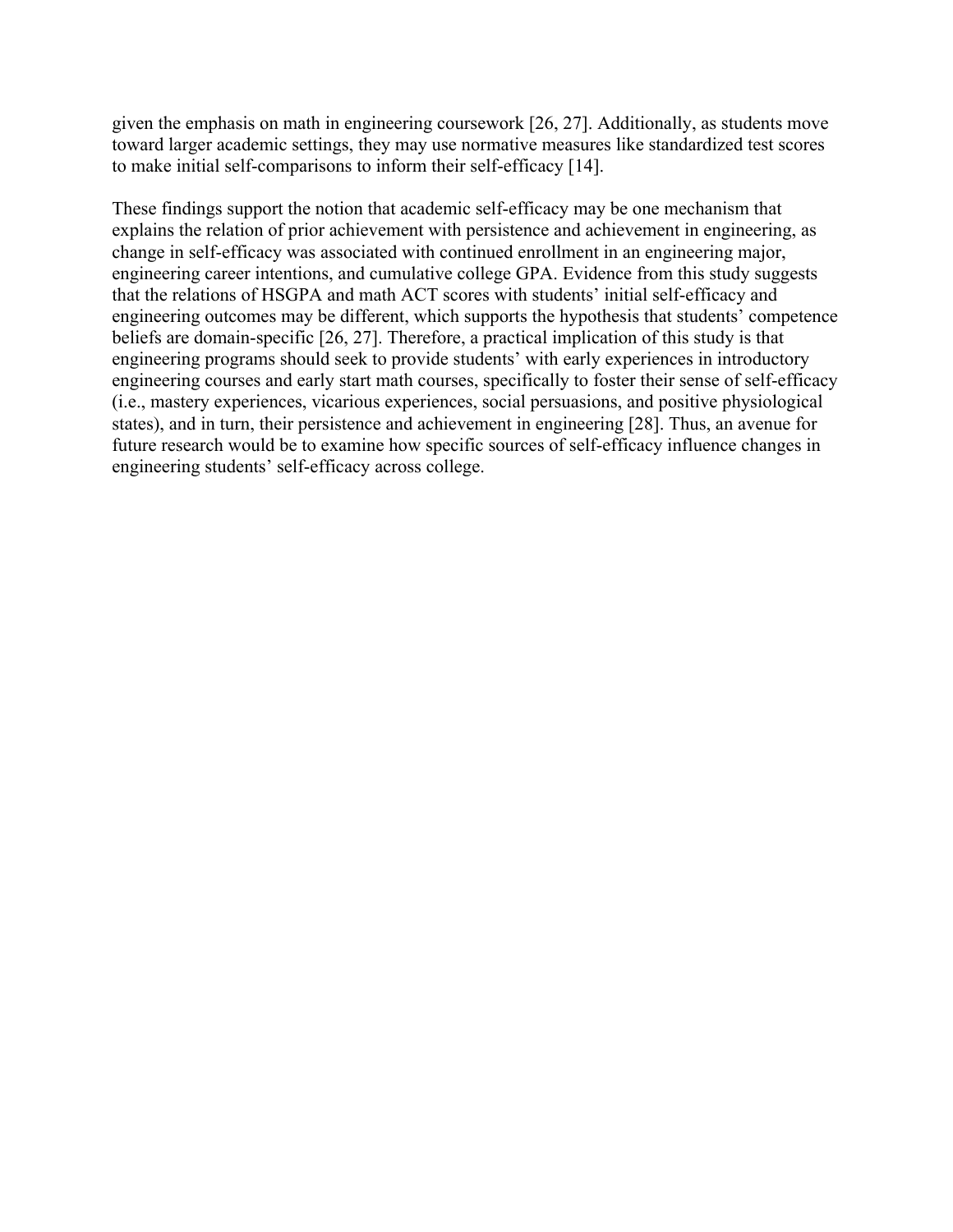### **Tables and Figures**

|                           | $\mathbf{1}$       | 2        | 3        | $\overline{4}$ | 5        | 6        | 7        | 8        | 9    |
|---------------------------|--------------------|----------|----------|----------------|----------|----------|----------|----------|------|
|                           |                    |          |          |                |          |          |          |          |      |
| 1. HS GPA                 |                    |          |          |                |          |          |          |          |      |
| 2. Math ACT               | $.43***$           |          |          |                |          |          |          |          |      |
| $3.$ Acd. Self-Eff $(T1)$ | $-.04$             | .03      |          |                |          |          |          |          |      |
| 4. Acd. Self-Eff (T2)     | .07                | $.16***$ | $.47***$ |                |          |          |          |          |      |
| 5. Acd. Self-Eff (T3)     | $.14***$           | $.20**$  | $.41***$ | $.63***$       |          |          |          |          |      |
| $6.$ Acd. Self-Eff $(T4)$ | $.11$ <sup>*</sup> | $.14***$ | $.41***$ | $.50**$        | $.65***$ |          |          |          |      |
| 7. Persistence            | $.32***$           | $.31***$ | $.14***$ | $.24***$       | $.37***$ | $.39***$ |          |          |      |
| 8. College GPA            | $.50^{**}$         | $.36***$ | .05      | $.18***$       | $.27***$ | $.33***$ | $.50**$  |          |      |
| 9. Career Intentions      | $.11***$           | $.14***$ | $.26***$ | $.28***$       | $.42***$ | $.48***$ | $.65***$ | $.19***$ |      |
| $\boldsymbol{N}$          | 1207               | 1360     | 827      | 670            | 703      | 6102     | 1472     | 1467     | 603  |
| $\boldsymbol{M}$          | 3.72               | 27.91    | 3.80     | 3.80           | 3.66     | 3.68     | 0.58     | 3.06     | 7.41 |
| SD                        | 0.36               | 4.32     | 0.67     | 0.75           | 0.85     | 0.82     | 0.49     | 0.71     | 2.99 |

**Table 1.** *Descriptive Statistics of Study Variables*

Observed correlations, means, and standard deviations were calculated in SPSS. Acd. Self-Eff  $(T1)$  = Academic Self-Efficacy at time 1,  $(T2)$  = time 2,  $(T3)$  = time 3, and  $(T4)$  = 4, College GPA = cumulative GPA.  $(*p < .01, *p < .05)$ 

| Model and<br>Predictors | Intercept |  | Slope            |         |   |                  | Cum. GPA Persistence                                                    |                                                                                       | Career Int.                                     |          |
|-------------------------|-----------|--|------------------|---------|---|------------------|-------------------------------------------------------------------------|---------------------------------------------------------------------------------------|-------------------------------------------------|----------|
|                         | b         |  | $\beta$ <i>b</i> | $\beta$ | b | $\beta$ <i>b</i> |                                                                         |                                                                                       | b                                               |          |
| HS GPA                  |           |  |                  |         |   |                  | $-12$ $-09$ $09^*$ $019^*$ $06^{***}$ $032^{***}$ $058^{**}$ $018^{**}$ |                                                                                       | .25                                             | .03      |
| Math ACT                |           |  |                  |         |   |                  |                                                                         | $.02^{**}$ $.16^{**}$ $.01^{*}$ $.19^{*}$ $.02^{*}$ $.10^{*}$ $.05^{***}$ $.20^{***}$ | .01                                             | .01      |
| Intercept               |           |  |                  |         |   |                  |                                                                         |                                                                                       | $.02 \t .01 \t .49^{**} \t .21^* \t 1.91^{***}$ | $.30***$ |
| Slope                   |           |  |                  |         |   |                  | $1.91***$ $.50***$ $3.26***$                                            |                                                                                       | $.49***$ 6.83***                                | $39***$  |

**Table 2.** *Direct Effect Parameters for Conditional Latent Growth Models*

HSGPA = high school GPA, Cum. GPA = Cumulative GPA, Career Int. = Career intentions. \*\*\*p < .001, \*\*p < .01, \*p < .05.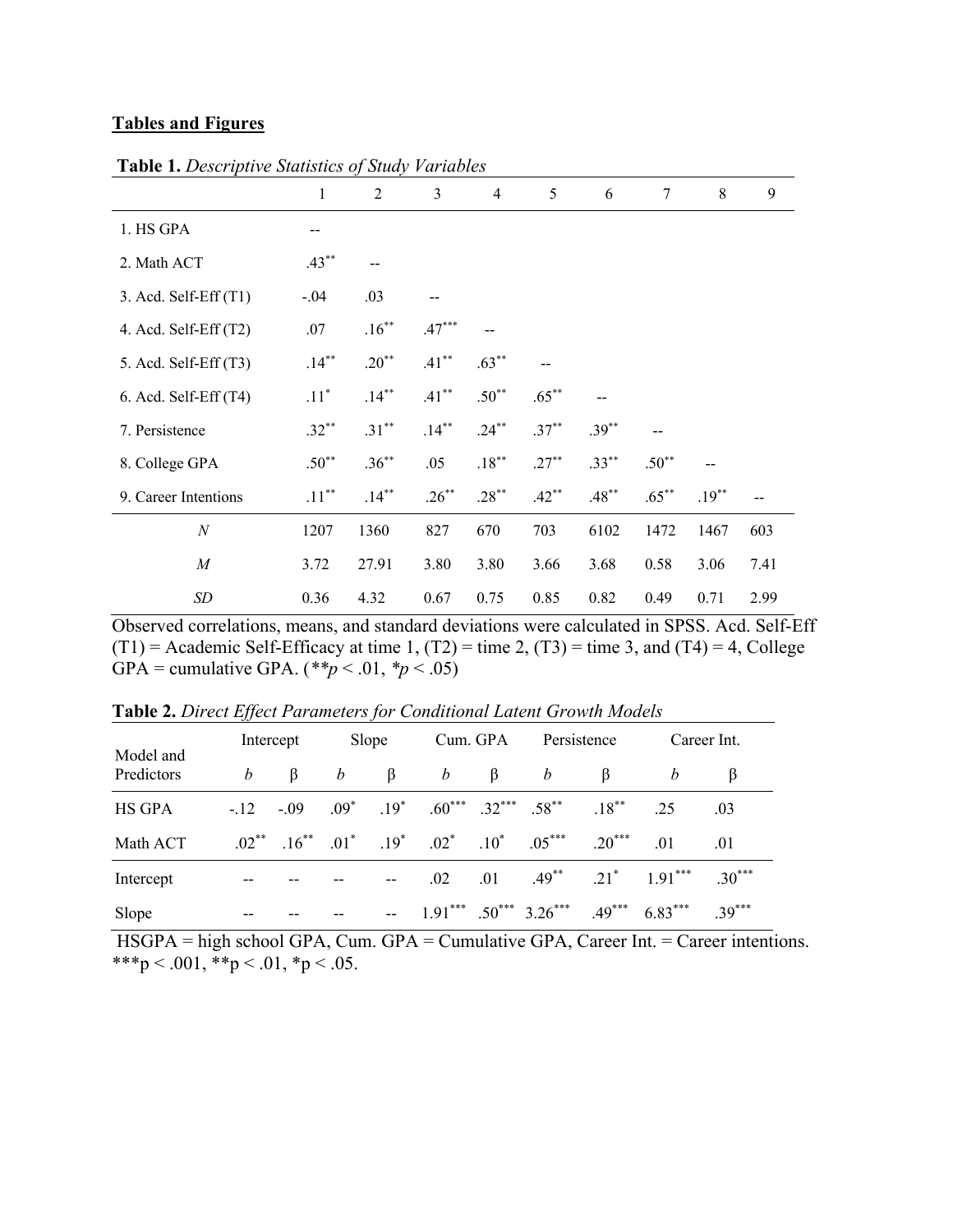

**Figure 1.** Conceptual path model. ACT = Math ACT; HSGPA = high school GPA; ESE = engineering/academic self-efficacy; Career Intent = engineering career intentions; Persist = persistence in engineering major. Direct relations from predictors to outcomes are not depicted in the path model but were tested.

**INDIRECT EFFECTS** 



**Figure 2.** Indirect effects of math ACT and HSGPA, through self-efficacy (SE), to Cum GPA = cumulative college GPA, EGR Persist = persistence in an engineering major, and EGR Career Int. = engineering career intentions. Bolded paths are significant. \*\*\*p < .001, \*\*p < .01, \*p < .05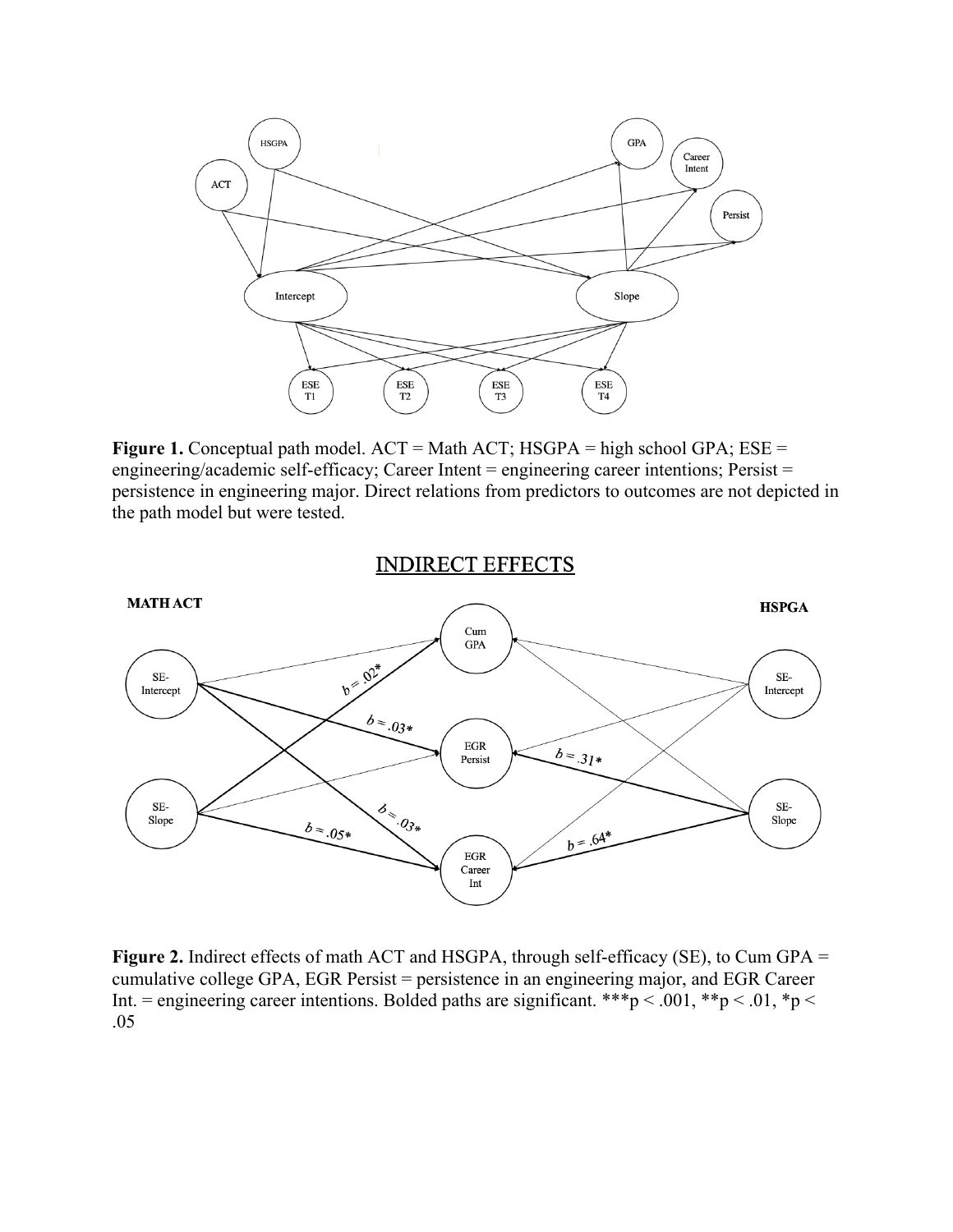## **References**

- [1] S. Katz, G. J. Lautenschlager, A. B. Blackburn, and F. H. Harris, "Answering Reading Comprehension Items without Passages on the SAT," *Psychol. Sci.*, vol. 1, no. 2, pp. 122– 127, Mar. 1990.
- [2] R. Zwick and J. Greif Green, "New Perspectives on the Correlation of SAT Scores, High School Grades, and Socioeconomic Factors," *J. Educ. Meas.*, vol. 44, no. 1, pp. 23–45, Mar. 2007.
- [3] T. Abdel-Salam, P. Kauffmann, and K. Williamson, "A case study: DO high school GPA/ SAT scores predict the performance of freshmen engineering students?," *Proc. - Front. Educ. Conf. FIE*, vol. 2005, pp. 7–11, 2005.
- [4] B. F. French, J. C. Immekus, and W. Oakes, "A structural model of engineering students success and persistence," *Proc. - Front. Educ. Conf. FIE*, vol. 1, p. T2A19-T2A24, 2003.
- [5] S. D. Brown, S. Tramayne, D. Hoxha, K. Telander, X. Fan, and R. W. Lent, "Social cognitive predictors of college students' academic performance and persistence: A metaanalytic path analysis," *J. Vocat. Behav.*, vol. 72, no. 3, pp. 298–308, 2008.
- [6] J. C. F. De Winter and D. Dodou, "Predicting academic performance in engineering using high school exam scores," *Int. J. Eng. Educ.*, vol. 27, no. 6, pp. 1343–1351, 2011.
- [7] Brenda Hannon, "Predicting College Success: The Relative Contributions of Five Social/Personality Factors, Five Cognitive/Learning Factors, and SAT Scores," *J Educ Train Stud.*, no. 1, pp. 1–7, 2015.
- [8] S. Stewart, D. H. Lim, and J. Kim, "Factors Influencing College Persistence for First-Time Students," *J. Dev. Educ.*, vol. 38, no. 3, pp. 12–20, 2015.
- [9] F. L. Oswald, N. Schmitt, B. H. Kim, L. J. Ramsay, and M. A. Gillespie, "Developing a Biodata Measure and Situational Judgment Inventory as Predictors of College Student Performance," *J. Appl. Psychol.*, vol. 89, no. 2, pp. 187–207, 2004.
- [10] C. J. Fong, T. W. Acee, and C. E. Weinstein, "A Person-Centered Investigation of Achievement Motivation Goals and Correlates of Community College Student Achievement and Persistence," *J. Coll. Student Retent. Res. Theory Pract.*, vol. 20, no. 3, pp. 369–387, 2016.
- [11] O. Eris *et al.*, "Outcomes of a Longitudinal Administration of the Persistence in Engineering Survey," *J. Eng. Educ.*, pp. 371–395, 2010.
- [12] J. E. Jacobs, S. Lanza, D. W. Osgood, J. S. Eccles, and A. Wigfield, "Changes in Children's Self-Competence and Values: Gender and Domain Differences across Grades One through Twelve," *Child Dev.*, vol. 73, no. 2, pp. 509–527, Mar. 2002.
- [13] F. Pajares and D. Shunk, *Self-beliefs and school success: Self-efficacy, self-concept, and school achievement*. London: Ablex Publishing, 2001.
- [14] M. Bong and E. M. Skaalvik, "Academic Self-Concept and Self-Efficacy: How Different Are They Really?," *Educ. Psychol. Rev.*, vol. 14, no. 1, 2003.
- [15] D. Schunk and B. J. Zimmerman, "Influencing Children's Self-Efficacy and Self-Regulation of Reading and Writing Through Modeling Dale," *Read. Writ. Q.*, vol. 23, no. 1, pp. 7–25, 2007.
- [16] National Academies of Sciences, Engineering, and Medicine, "Supporting students' college success: Assessment of intrapersonal and interpersonal competencies. Board on